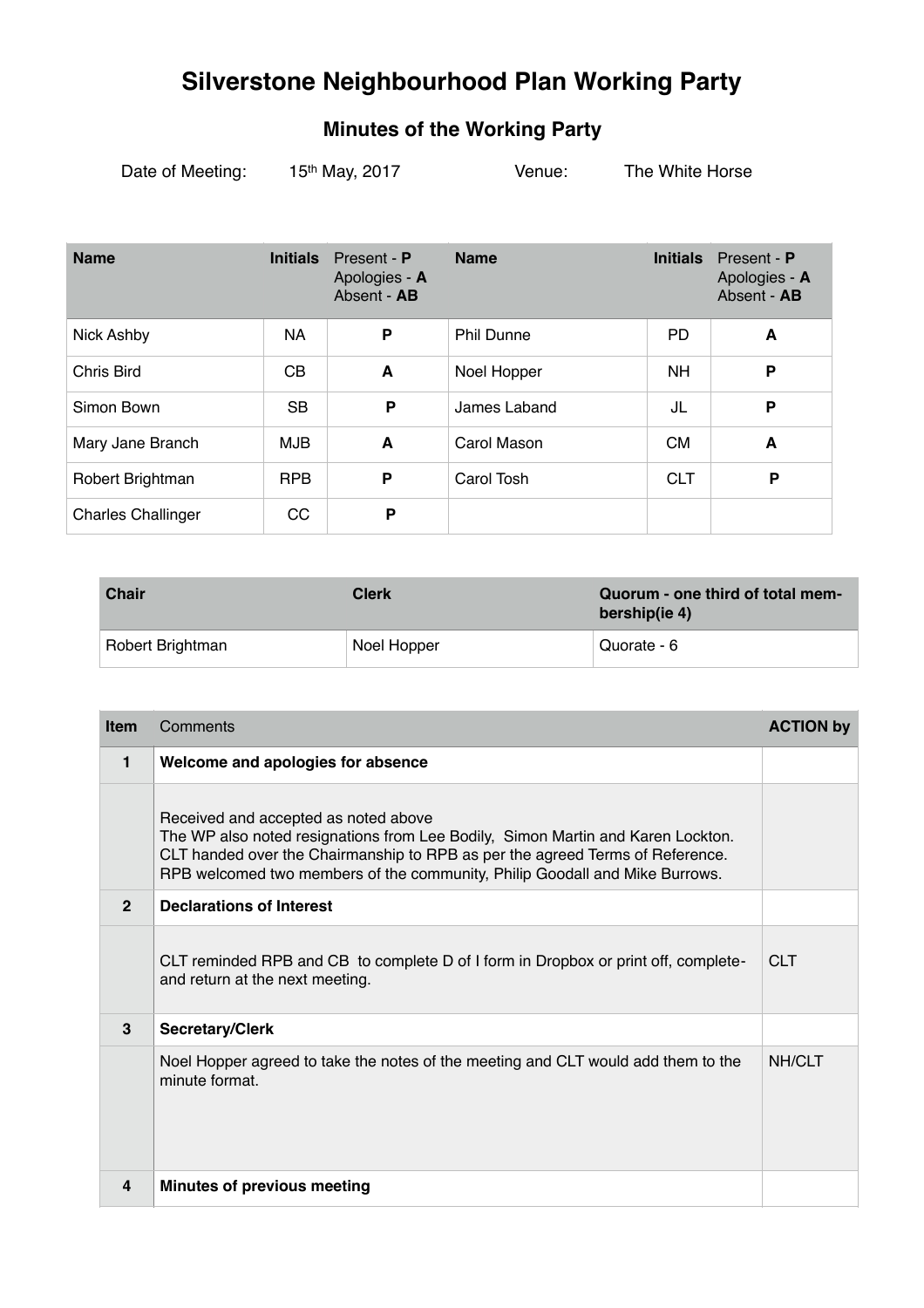| Item | Comments                                                                                                                                                                                                                                                                                                                                                                                                                                                                                                                                                                                                                                                                                                                                                                                                                                                                                                                                                                                                                                                                                                                                                                                                                                                                                                       | <b>ACTION by</b> |
|------|----------------------------------------------------------------------------------------------------------------------------------------------------------------------------------------------------------------------------------------------------------------------------------------------------------------------------------------------------------------------------------------------------------------------------------------------------------------------------------------------------------------------------------------------------------------------------------------------------------------------------------------------------------------------------------------------------------------------------------------------------------------------------------------------------------------------------------------------------------------------------------------------------------------------------------------------------------------------------------------------------------------------------------------------------------------------------------------------------------------------------------------------------------------------------------------------------------------------------------------------------------------------------------------------------------------|------------------|
|      | • CLT had handed CC updates for Finance statement in Dropbox. CC to amend.<br>• The result of the ballot was discussed with specific reference to the positive way the<br>ballot had been carried out and the overwhelming support for a NP from the village<br>(566 in favour; 56 against and 2 spoilt papers). CLT and RPB thanked everyone for<br>their efforts.<br>• A discussion took place around Matrix Analysis. Various systems were available but<br>the group would need to look at which aspects should be included in the first place to<br>determine the final format. NA asked about a starting point. RPB believed that this<br>should be a full survey of all aspects of the village so that we can all fully understand<br>Silverstone and its residents which would be many and varied and would build on the<br>Parish Plan and Village Design Statement. Preconceptions should be removed and<br>the group should be fully open to the process. This would then prevent the final<br>document from challenge and stand up to scrutiny from the legal teams of future de-<br>velopers.<br>• NA reaffirmed that the end goal was a successful NP referendum.<br>$>$ JL then agreed to upload the minutes to the NP section of the PC website<br>following this meeting as per our protocol. | CC<br>JL         |
| 5    | <b>Matters arising</b>                                                                                                                                                                                                                                                                                                                                                                                                                                                                                                                                                                                                                                                                                                                                                                                                                                                                                                                                                                                                                                                                                                                                                                                                                                                                                         |                  |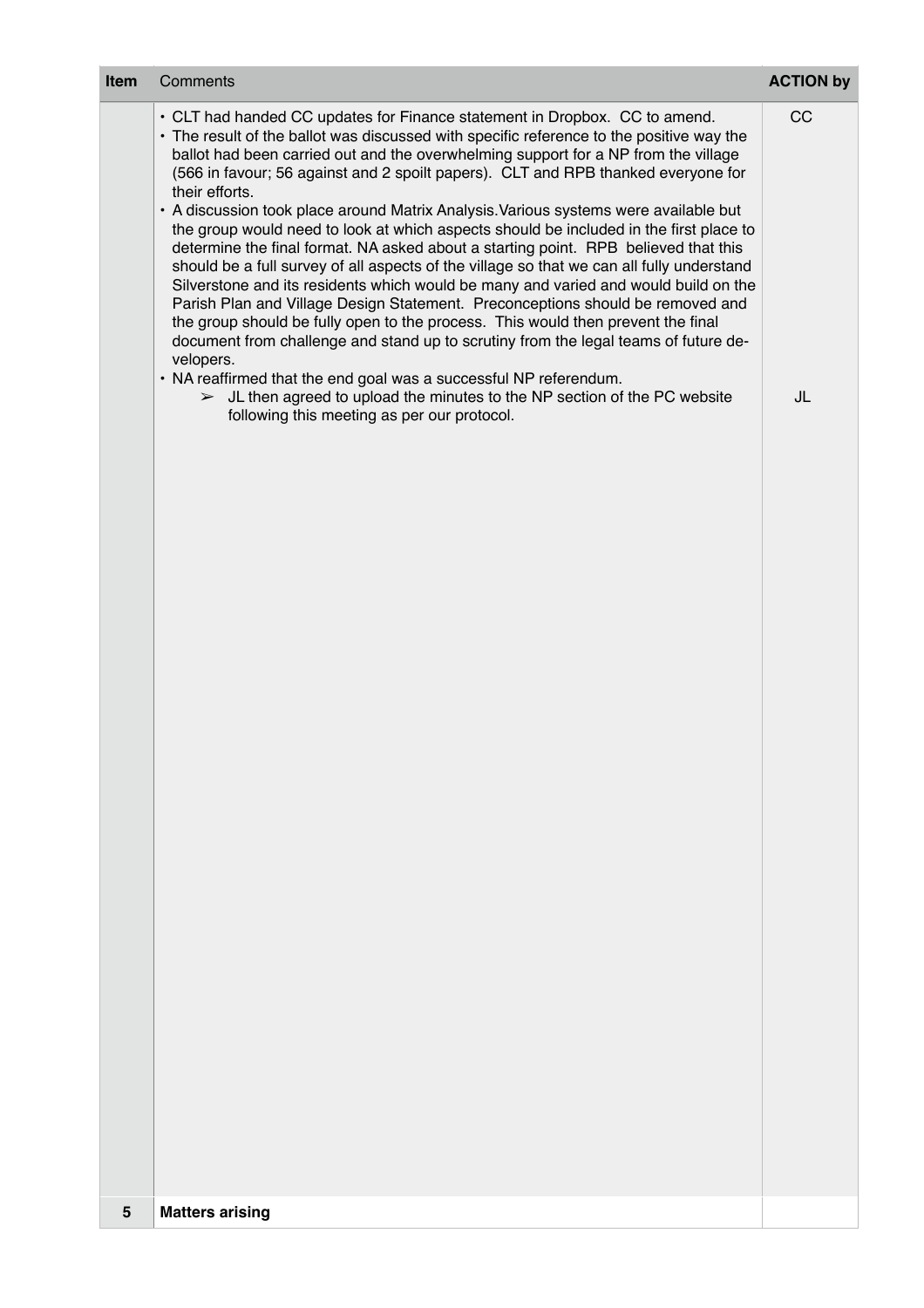| <b>Item</b> | Comments                                                                                                                                                                                                                                                                                                                                                                                                                                                                                                                                                                                                                                                                                                                                                                                                                                                                                                                                                                                                                                                                                                                                                                                                                                                                                                                                                                                                                                                                                                                                                                                                                                                                                                                                                                                                                                                                                                                                                                                                                                                                                                                                                                                                                                                                                                                                                                                                                                                                                                                                                                                                                                                       | <b>ACTION by</b> |
|-------------|----------------------------------------------------------------------------------------------------------------------------------------------------------------------------------------------------------------------------------------------------------------------------------------------------------------------------------------------------------------------------------------------------------------------------------------------------------------------------------------------------------------------------------------------------------------------------------------------------------------------------------------------------------------------------------------------------------------------------------------------------------------------------------------------------------------------------------------------------------------------------------------------------------------------------------------------------------------------------------------------------------------------------------------------------------------------------------------------------------------------------------------------------------------------------------------------------------------------------------------------------------------------------------------------------------------------------------------------------------------------------------------------------------------------------------------------------------------------------------------------------------------------------------------------------------------------------------------------------------------------------------------------------------------------------------------------------------------------------------------------------------------------------------------------------------------------------------------------------------------------------------------------------------------------------------------------------------------------------------------------------------------------------------------------------------------------------------------------------------------------------------------------------------------------------------------------------------------------------------------------------------------------------------------------------------------------------------------------------------------------------------------------------------------------------------------------------------------------------------------------------------------------------------------------------------------------------------------------------------------------------------------------------------------|------------------|
|             | Feedback from meeting with Michael Wellock, MD of Kirkwells.<br>The meeting attended by RPB and CLT was discussed. This company specialise in<br>supporting a Neighbourhood Plan writing. They have and are currently working on a<br>large number of Villages and towns including some in DDC and SNC. CLT had con-<br>tacted the Chairman of Roade NP group and received very favourable reports. This,<br>coupled with experience of Barby and Kilsby and a very favourable meeting with MW,<br>the group felt comfortable with having them as our 'golden thread' to provide a frame-<br>work for our NP. The detailed fee proposal had been seen by the PC and was now<br>loaded on Dropbox for the WP. CLT highlighted the four stage process of support<br>which would start in Stage I with<br>$\triangleright$ Support for grant application<br>$\triangleright$ Inception meeting – 20 <sup>th</sup> June in the Church Rooms at 7.30<br>$\triangleright$ Production and agreement of a detailed work programme<br>$>$ National and local policy assessment<br>Kirkwells have also developed a rapport with SNC officers and understood the context<br>of South Northants.<br>RPB highlighted the importance of working with a company like Kirkwells and the fact<br>that they were able to be reactive to developing NPs. Therefore, their advice could<br>help avoid errors that could later be challenged.<br>SB suggested that any questions for MW should be logged on Dropbox prior to the<br>June meeting so they could be forwarded to Kirkwells well in advance.<br>Discussion took place around the closing of the two existing schools and the opening<br>of the new school in September and how this could be a starting point in gathering<br>village views. CLT had already discussed possibilities with the Headteacher.<br>The PC had also forwarded the completed PP and VDS to SNC (following statutory<br>consultation) for agreement as a Supplementary Planning Document. It is to be hoped<br>that this would be adopted at the June meeting of SNC.<br><b>Starter Question for Kirkwells</b><br>Do Kirkwells retain any analysis of the challenges to NPs so that they may be avoid-<br>ed?<br>Feedback from meeting with Andy D'Arcy at SNC<br>This was attended by RPB, CLT and LP - Parish Clerk as KL had given notice of her<br>resignation just prior to the meeting.<br>Jenny Johnstone, a colleague of Andy D'Arcy, was in attendance and she already had<br>experience of working with Kirkwells on other NPs in South Northants.<br>RPB reminded everyone that a 'made' NP becomes part of SNC planning documenta- | <b>ALL</b>       |
|             | tion and would become, as such, their document.<br>The meeting was very positive and open giving both parties the opportunity to voice<br>concerns and find common ground and ways for SNC to assist us. AD'A signposted<br>various avenues of assistance.<br>NA suggested that there may be issues which will be raised that will be in conflict with<br>the Local Plan - e.g. The issue of traffic coming through the village A413 due to the<br>design of off and on ramps from the A43.<br>RPB stated that the NP needs to look at -<br>$\triangleright$ What is here already that needs to be retained.<br>$\triangleright$ What Silverstone lacks and needs to be developed.<br>The issue of Industrial development was raised. (Kirkwells?                                                                                                                                                                                                                                                                                                                                                                                                                                                                                                                                                                                                                                                                                                                                                                                                                                                                                                                                                                                                                                                                                                                                                                                                                                                                                                                                                                                                                                                                                                                                                                                                                                                                                                                                                                                                                                                                                                              |                  |
| 6           | <b>Budget</b>                                                                                                                                                                                                                                                                                                                                                                                                                                                                                                                                                                                                                                                                                                                                                                                                                                                                                                                                                                                                                                                                                                                                                                                                                                                                                                                                                                                                                                                                                                                                                                                                                                                                                                                                                                                                                                                                                                                                                                                                                                                                                                                                                                                                                                                                                                                                                                                                                                                                                                                                                                                                                                                  |                  |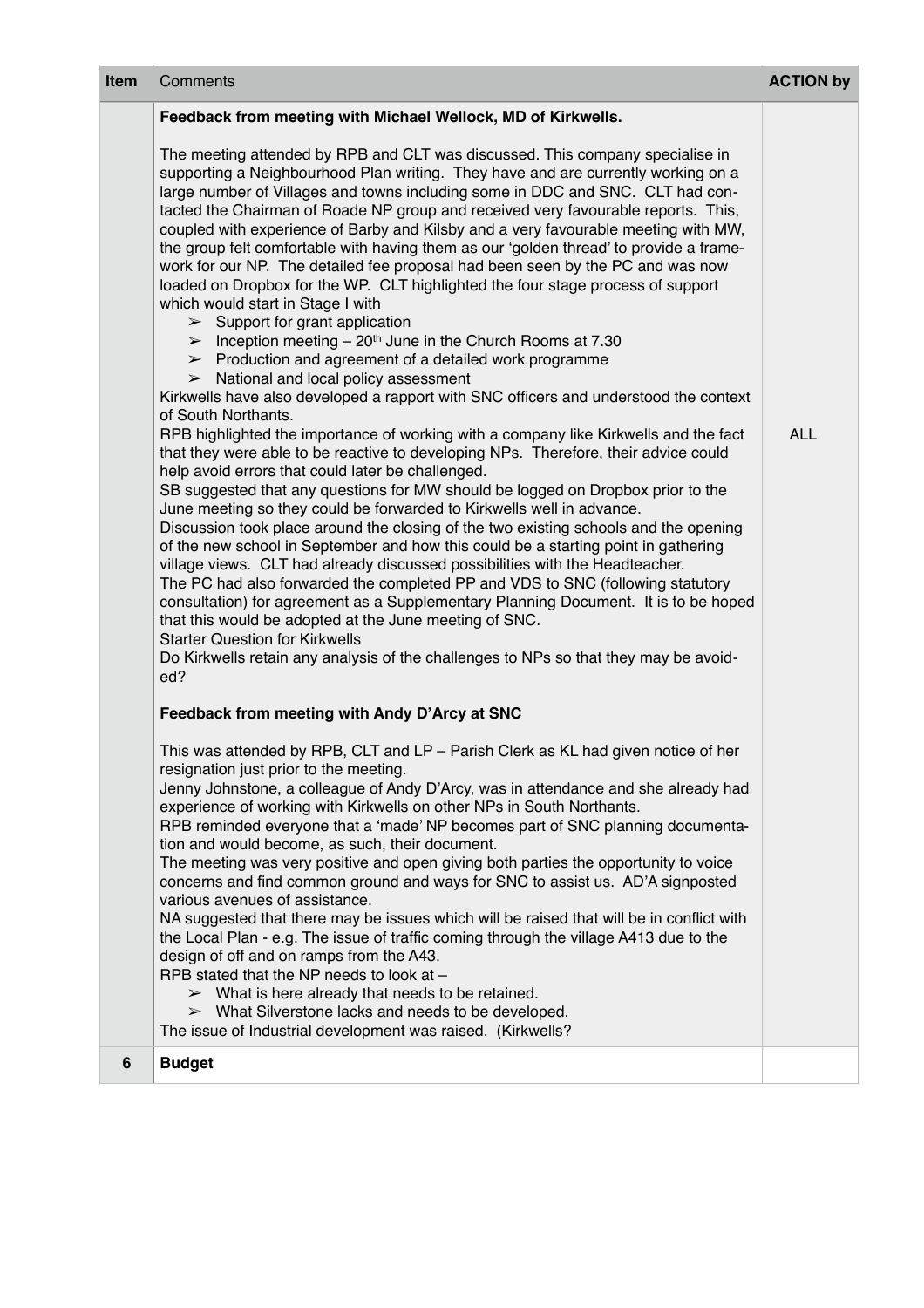| Item | Comments                                                                                                                                                                                          | <b>ACTION by</b> |
|------|---------------------------------------------------------------------------------------------------------------------------------------------------------------------------------------------------|------------------|
|      | The proposed budget (already circulated and stored on Dropbox) was discussed.<br>GBP<br>40060<br>Total needed<br>Already allocated (PC)<br>5000<br>Grants available<br>15000                      |                  |
|      | Shortfall.<br>20060<br>This will be looked into by the PC with an endeavour to make it available ASAP.<br>CLT reminded everyone that Kirkwells invoices will be staged as per their fee proposal. |                  |
|      | <b>Building the Evidence Base</b>                                                                                                                                                                 |                  |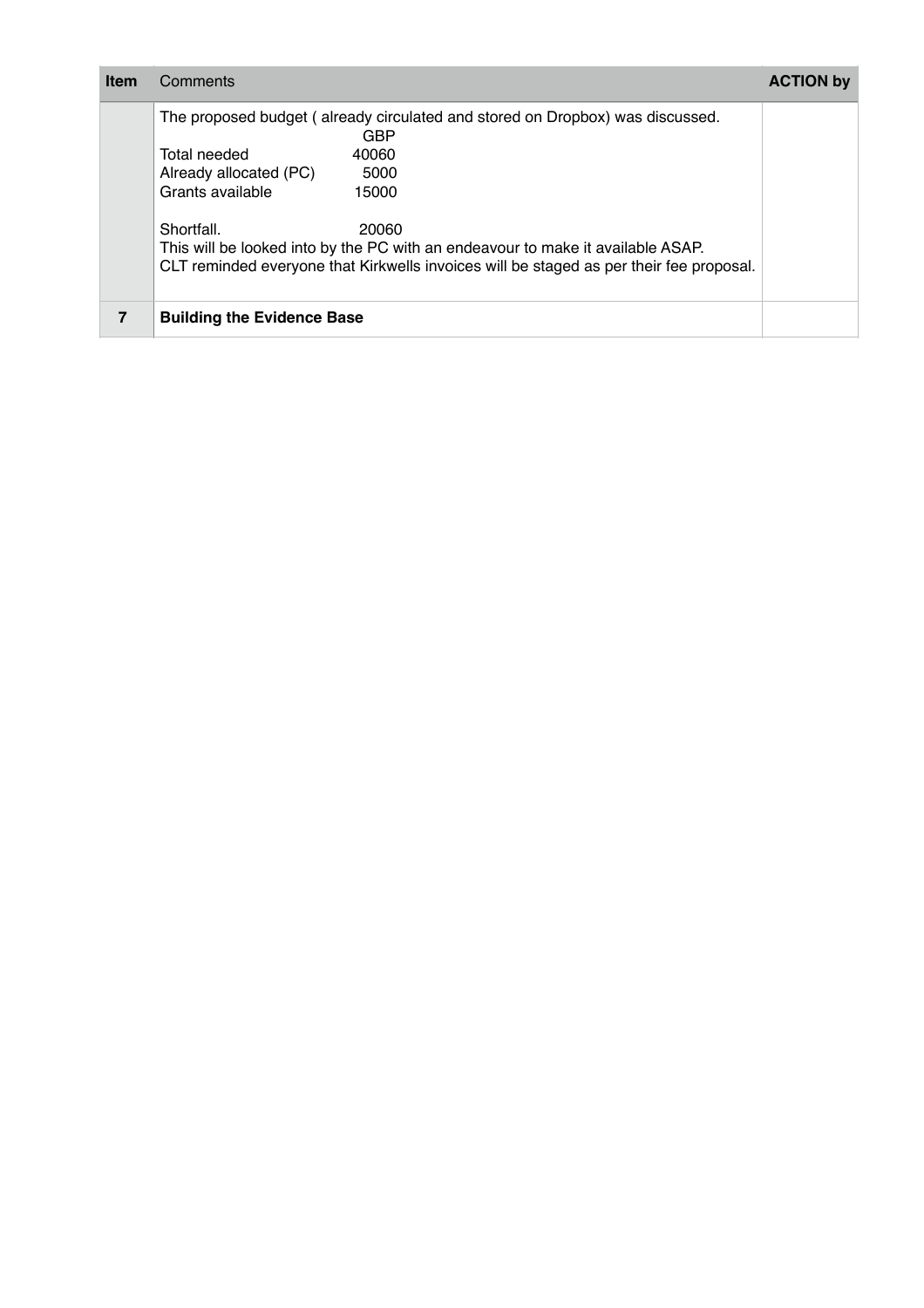| Item | Comments                                                                                                                                                                                                                                                                                                                                                                                                                                                                                                                                                                    | <b>ACTION by</b>     |
|------|-----------------------------------------------------------------------------------------------------------------------------------------------------------------------------------------------------------------------------------------------------------------------------------------------------------------------------------------------------------------------------------------------------------------------------------------------------------------------------------------------------------------------------------------------------------------------------|----------------------|
|      | RPB introduced his Draft Document - Neighbourhood Plan: The Evidence Base<br>(Draft One)                                                                                                                                                                                                                                                                                                                                                                                                                                                                                    |                      |
|      | He asked that members should take this away, reflect on its content and consider<br>which part(s) they felt they could contribute to effectively. He also suggested that Ar-<br>chaeology; Ecology and Landscape Quality should be the main drivers and that this<br>may lead to the formation of sub groups with other members of the community being<br>drawn in for support. This would mean we were using our time, interests and enthusi-<br>asms effectively and efficiently. Feedback would be to the main group which would be<br>important in ensuring robustness. | <b>ALL</b>           |
|      | SB requested that we purchase a license for 'Getmapping' to allow geospatial data to<br>be easily accessed. This can only be purchased by a PC member or clerk. CLT would<br>liaise with LP to investigate this further.<br>To progress the Ecological survey, now to June was a critical time and work on this<br>should start immediately. RPB would approach Tim Goodwin to get his assistant                                                                                                                                                                            | CLT/LP<br><b>RPB</b> |
|      | (Sam) to visit the village and begin the survey.<br>A question was raised about gathering the views of the community.<br>Fortuitously, a request for an article for News and Views gives the group the opportuni-<br>ty to ask for the village to assist with the beginning of the Ecology Project. CLT and<br>RPB to write an article to update re NP progress and introduce $EP -$ deadline<br>Wednesday 17 <sup>th</sup> May. The community to be asked for photos of flora and fauna, with<br>their location. NA to put on Facebook site.                               | <b>CLT/RPB</b>       |
|      | This raised a discussion about Admin for both the closed Facebook Group and the<br>Public version now that SM was no longer a member of the group. SB and NA were to<br>speak to him.                                                                                                                                                                                                                                                                                                                                                                                       | SB/NA                |
|      | Discussion took place about services required in the village e.g. Broadband. This<br>would be included in 'The Big Survey'.                                                                                                                                                                                                                                                                                                                                                                                                                                                 |                      |
|      | <b>Further discussion and actions</b>                                                                                                                                                                                                                                                                                                                                                                                                                                                                                                                                       |                      |
|      | A discussion took place around whether to accept financial assistance from Landown-<br>ers in the village who might be keen to assist with funding. The view of the group was<br>that this would not be considered a good idea as it could lead to the NP being chal-<br>lenged.                                                                                                                                                                                                                                                                                            |                      |
|      | Likewise, the group agreed that they would not act as an action group in trying to get<br>planning applications denied or appeals challenged. Individuals were at liberty to re-<br>spond according to their own views as was their right as a member of the public and<br>community.                                                                                                                                                                                                                                                                                       |                      |
|      | NA raised the issue of frequency of meeting. It was agreed that the formal monthly<br>meeting should continue on the third Monday of the month in the Church Rooms which<br>have been booked in advance. A workshop type meeting (non minuted) would take<br>place on the first Thursday of each month in the SRA committee room. Any feedback<br>from this would be recorded at the formal meeting. Both meetings would commence<br>at 7.30pm.                                                                                                                             |                      |
|      | The need for a dedicated NP website was discussed. NP to look at costs and circulate<br>this through the closed FB group for agreement and action.                                                                                                                                                                                                                                                                                                                                                                                                                          | NA/ALL               |
|      | Would RSPB data for this year be available? Could JL find out?                                                                                                                                                                                                                                                                                                                                                                                                                                                                                                              | JL                   |
|      | NH to ask Phil Shepherd to do a photo survey using drones.                                                                                                                                                                                                                                                                                                                                                                                                                                                                                                                  | <b>NH</b>            |
| 8    | <b>Date of Next Meeting</b>                                                                                                                                                                                                                                                                                                                                                                                                                                                                                                                                                 |                      |